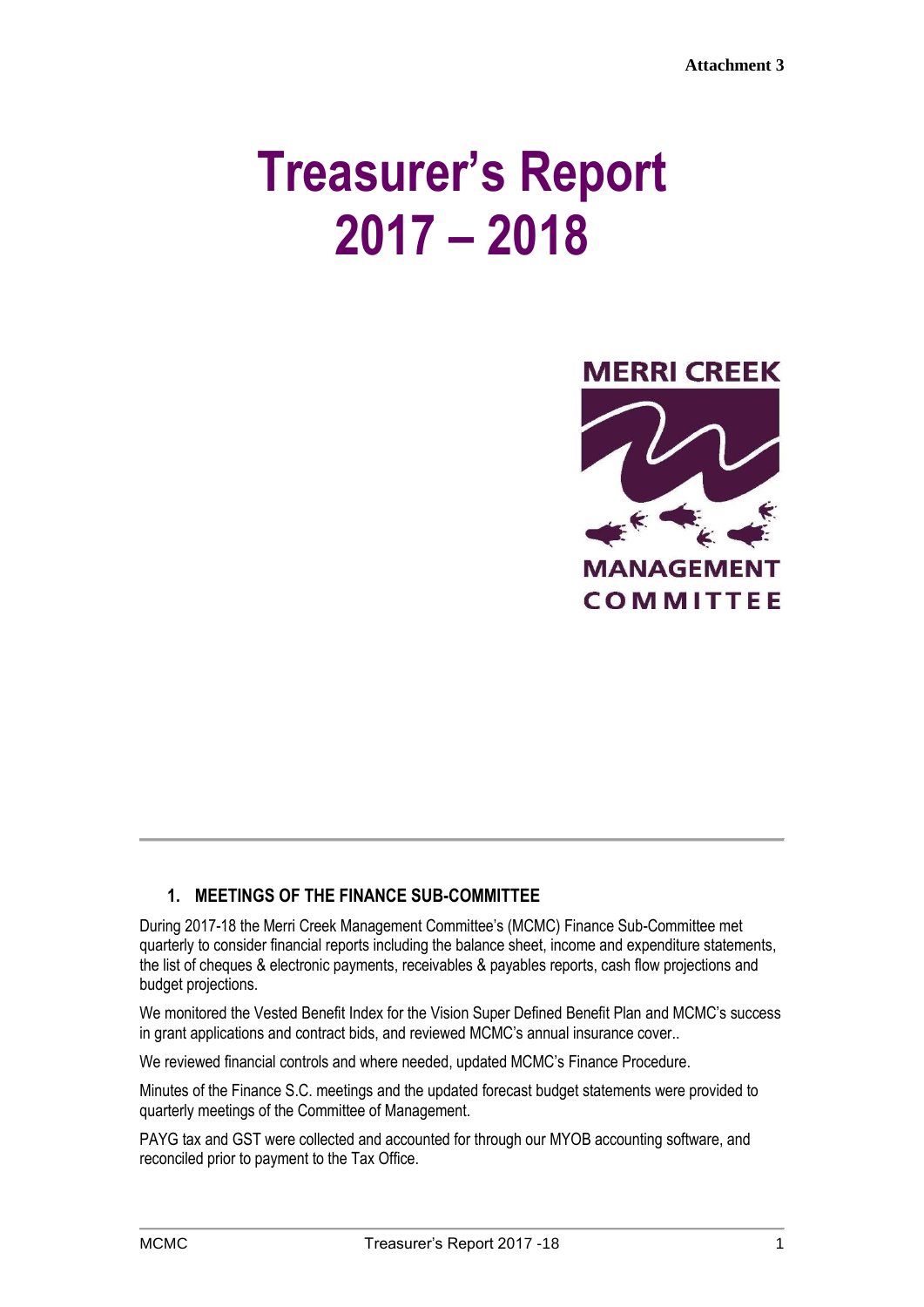# **2. INCOME**

MCMC's total income for the year of \$1,373,984 was slightly higher than in 2016-17; \$77,000 more after CPI adjustment. This represents a modest 6% increase in income.

It was pleasing to see donations to the Merri Creek Environment Fund (MCEF) of \$16,134. Donations were made through the MCEF Annual Appeal and through work-place giving via [Good2Give.](https://good2give.ngo/) My thanks to the hard-working volunteer members of the MCEF sub-committee and to MCMC support staff.

Recurrent funding from member municipalities through Service Agreements & MOUs provided the biggest single proportion of MCMC's income at 48%, very similar to last year.

Grants from Melbourne Water, state government programs and philanthropic sources provided 17% of our income, again very similar to last year. The grants category includes \$70,000 worth of grants received by community groups, mostly Friends of Merri Creek. These projects were delivered by MCMC, together with volunteer input. MCMC provided significant professional assistance to the groups in preparing the grant applications.

During the year 7 grant applications were submitted; 4 of these were successful.

Contracts provided a slightly higher percentage of income compared to last year (33% vs 28%).

By value 55% of the contract income was from contracts with member Councils (similar to last year); most were for ecological restoration. Non-Council clients provided 45% of MCMC's contract work (last year - 43%) and included ecological restoration projects for VicRoads, MetroTrains, APA Group and a private land holder on Merri Creek, and a specialised Merri rare plants contract for Melbourne Water. Delivery of Waterwatch training was provided under contract to Melbourne Polytechnic and Moonee Valley Council, and small fee-for-service events were provided for local library Holiday Programs.

Twenty contract bids were made with 16 being successful. Overall, 34% of MCMC's income came from non-Council sources, the same as last year. This represents a commendable effort by MCMC staff in sourcing additional funding and extending MCMC's range of delivery and activities, especially given the limited size and opportunities for grants funding.

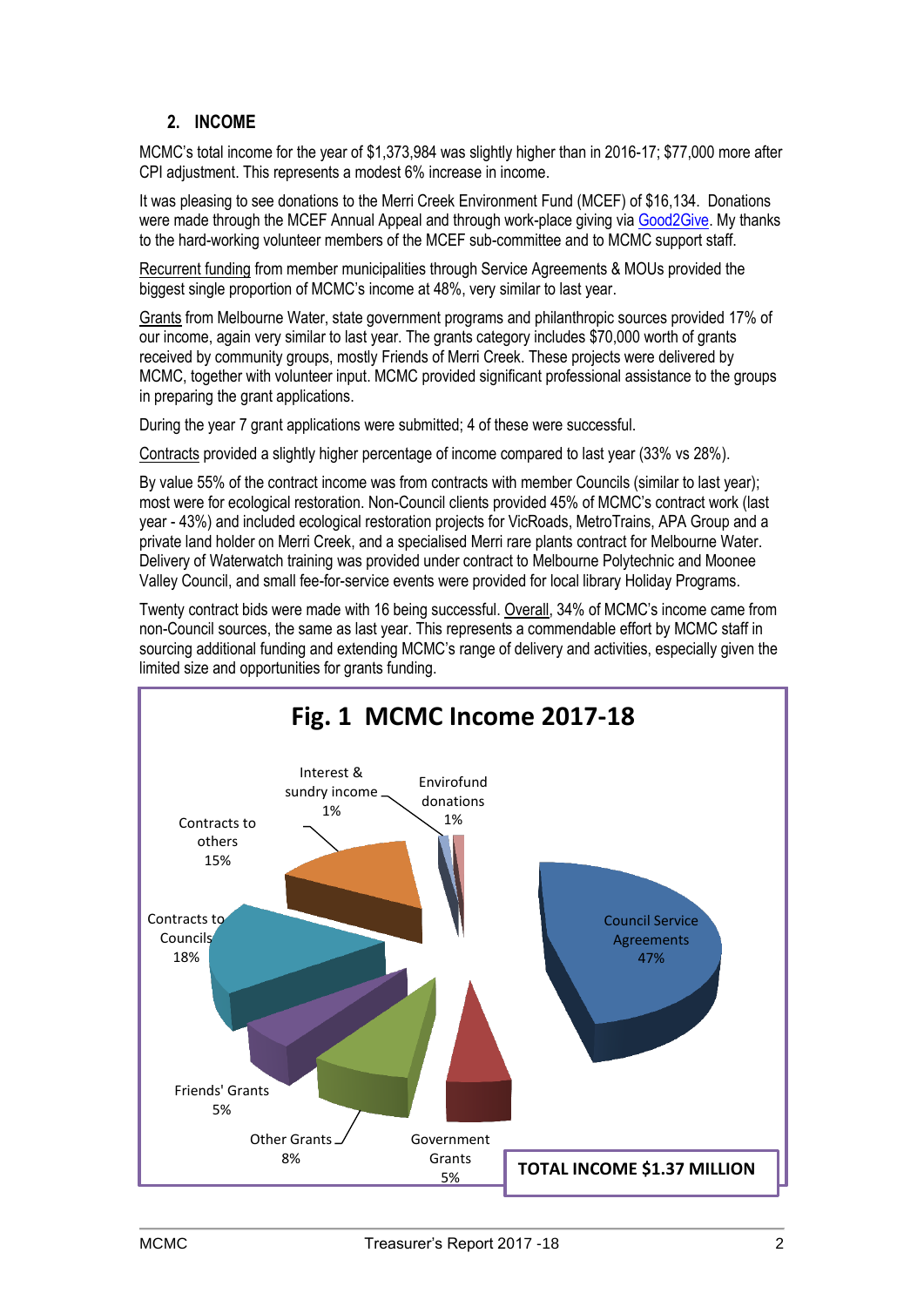# **3. COST CENTRE INCOME – GRANTS & PARTNERSHIP CONTRIBUTION**

#### **Ecological Restoration Program**

A third of the Ecological Restoration Program's income came through ongoing funding agreements with four of our member Councils: Darebin, Hume, Moreland and Yarra. MCMC leveraged significant additional funds from grants that brought ecological benefits and provided community involvement in ecological restoration. In total, for each \$1.00 received through member-Councils' recurrent funding (\$302,865) MCMC's Ecological Restoration Program raised an additional \$0.48 from grants (a total of \$144,893). This includes grants received by Friends of Merri Creek and the Collingwood Children's Farm for projects which were designed and developed by MCMC.

Half the Program's income came from commercial contracts with a range of organisations. These included two Councils (Moreland and Darebin), external agencies such as VicRoads and MetroTrains, private corporations (APA Group) and private landholders. Of the contract oncome, a little over half was from Councils.

The total income for the year of \$895,572 was 15% higher than the previous year (CPI adjusted).

#### **Catchment Program**

Just over half of the Catchment Program's income came through ongoing funding agreements with four of our member Councils: Darebin, Moreland, Whittlesea and Yarra. MCMC leveraged significant additional grants and external partnership funding to provide citizen science and community education/engagement opportunities. In total, for each \$1.00 contributed by member-Councils (\$107,110) MCMC's Catchment Program raised an additional \$0.79 from grants and external partnership agreements (a total of \$74,780).

Only 1% of the year's income was from contracts. These were for delivery of Waterwatch training to education providers and a non-member Council (Moonee Valley).

The total income for the year of \$194,217 was 8% higher than the previous year (CPI adjusted).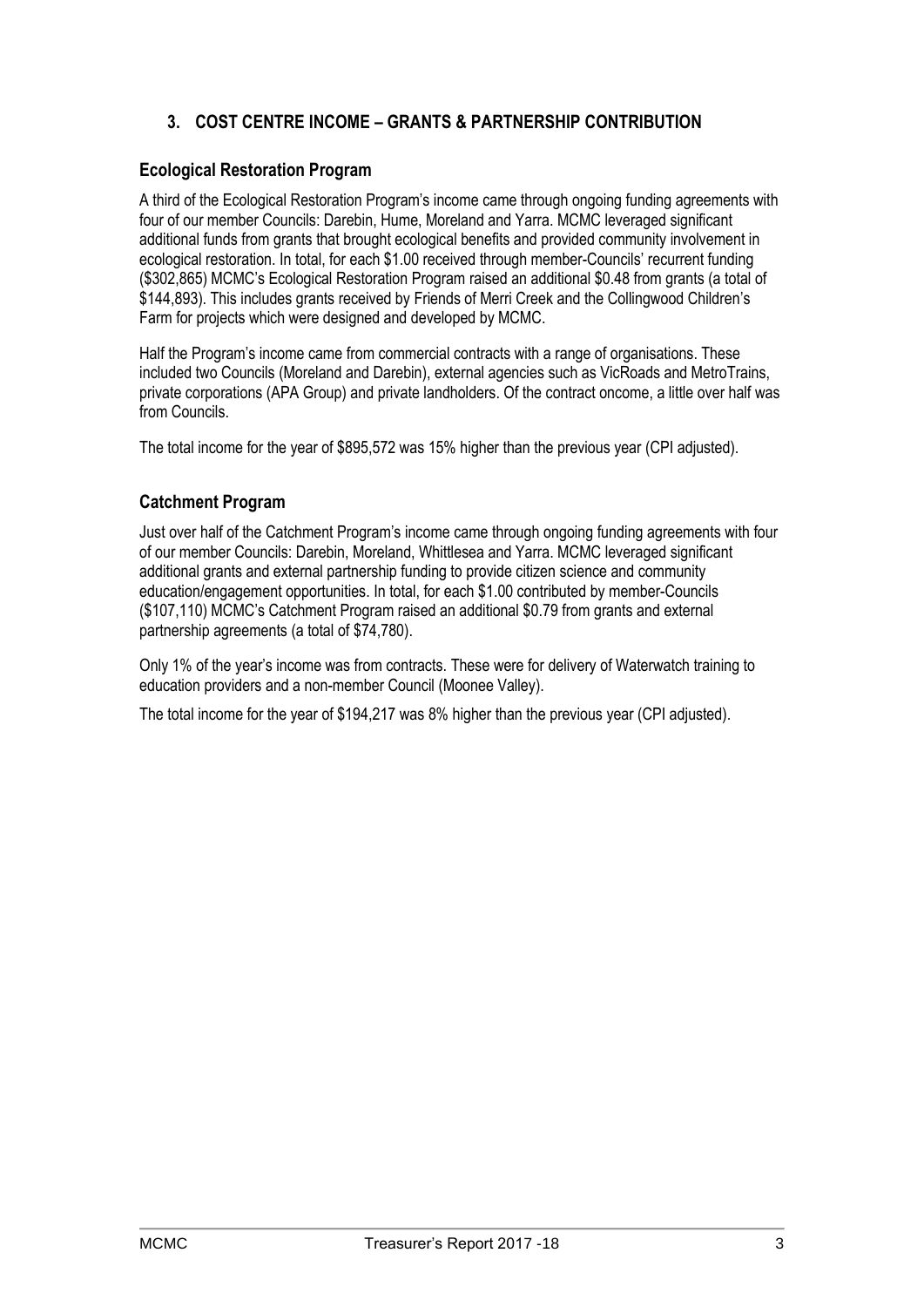## **4. EXPENSES**

MCMC's total expenditure for the year was \$1,314,035. This was \$68,000 more than last year and in line with the increase in income and in delivery.

Figure 2 (below) shows the breakdown of our major areas of expenditure.

As in previous years, by far the largest expense area was salaries and salary on-costs (including leave provisions). These represented 86% of MCMC's total expenses (last year 85%). Salary and leave provisions were consistent with MCMC's Enterprise Bargaining Agreement which limited the 2018 salary increase to 1.5% p.a.

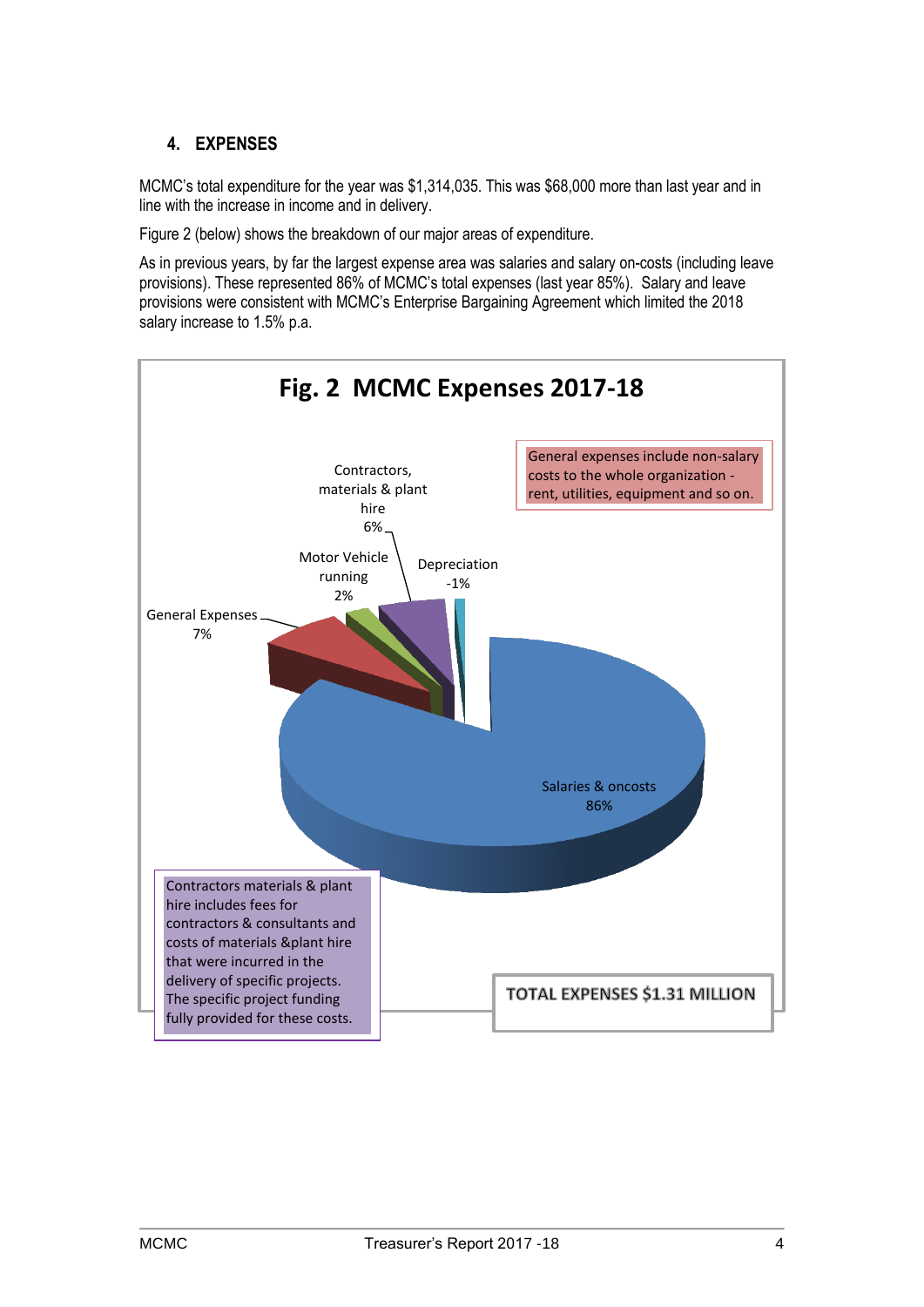## **5. COST CENTRE EXPENDITURE**

Figure 3 illustrates relative expenditure across each of MCMC's cost centres. As in previous years, the Ecological Restoration Program generated the largest proportion of MCMC's expenditure. At 58% of the total this was slightly higher than in 2016-17 (54%) and reflects the increased level of income and associated project delivery